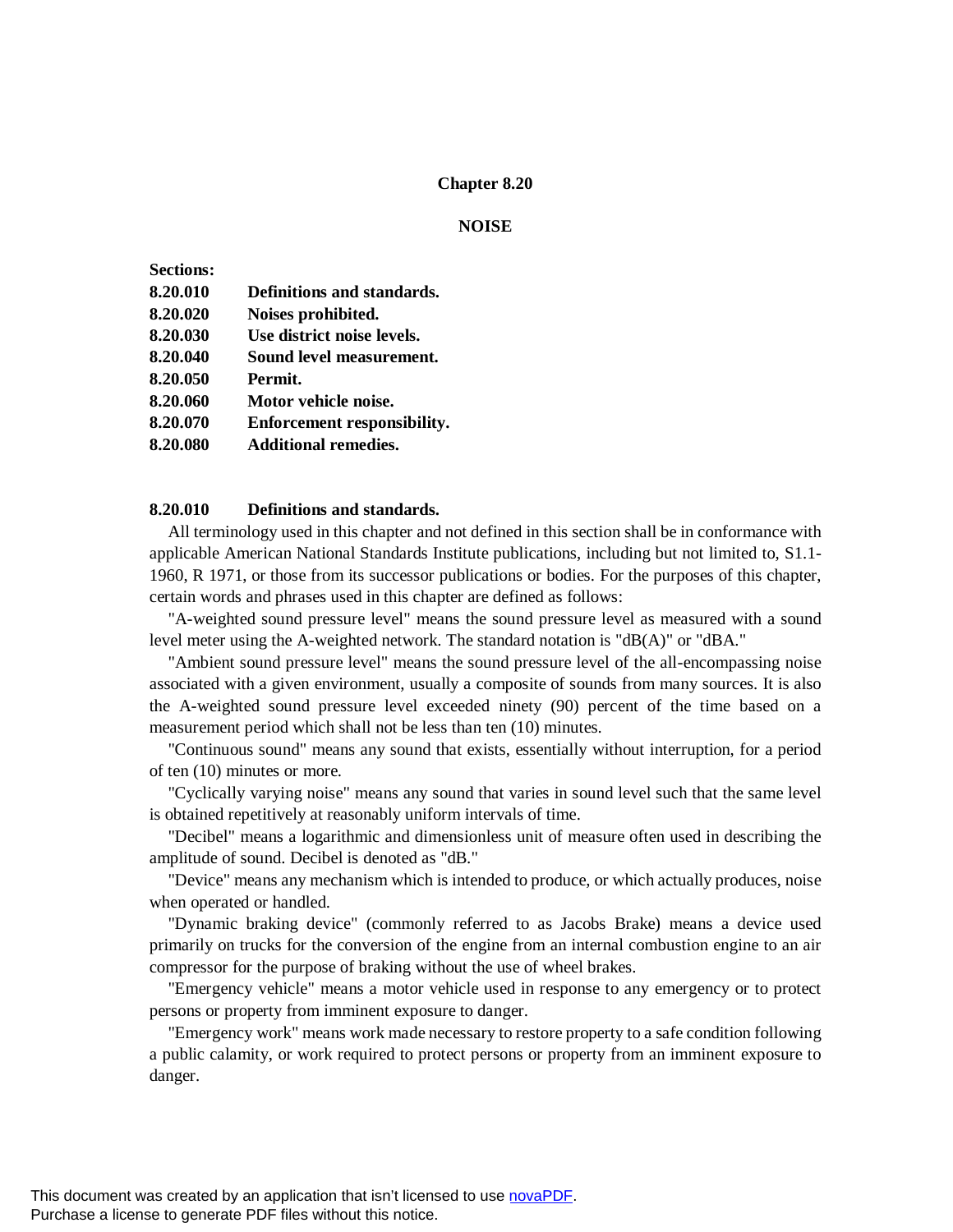"Impulsive noise" means a noise containing excursions usually less than one second, or sound pressure level using the fast meter characteristic.

"Motor vehicle" means any vehicle which is self-propelled by mechanical power, including but not limited to passenger cars, trucks, truck-trailers, semitrailers, campers, helicopters, motorcycles, minibikes, go-carts, snowmobiles and racing vehicles.

"Muffler" means an apparatus consisting of a series of chambers or baffle plates designed for the purpose of transmitting gases while reducing sound emanating from such apparatus.

"Noise" means any sound which is unwanted or which causes or tends to cause an adverse psychological or physiological effect on human beings.

"Noise disturbance" means any sound which annoys or disturbs reasonable persons with normal sensitivities, or which injures or endangers the comfort, repose, health, hearing, peace and safety of other persons.

"Percentile sound pressure level" means either of the following:

1. "Tenth percentile noise level" means the A-weighted sound pressure level that is exceeded ten percent of the time in any measurement period (such as the level that is exceeded for one minute in a ten (10) minute period) and is denoted "L10."

2. "Ninetieth percentile noise level" means the A-weighted sound pressure level that is exceeded ninety (90) percent of the time in any measurement period (such as the level that is exceeded for nine minutes in a ten (10) minute period) and is denoted "L90."

"Person" means any human being, firm, association, organization, partnership, business, trust, corporation, company, contractor, supplier, installer, user, owner or operator, including any municipal corporation or its officers or employees.

"Plainly audible noise" means any noise for which the information content of that noise is unambiguously transferred to the listener, such as but not limited to understanding of spoken speech, comprehension of whether a voice is raised or normal, or comprehension of musical rhythms.

"Property boundary" means any imaginary line exterior to any enclosed structure, at the ground surface, and its vertical extension, which separates the real property owned by one person from that owned by another person.

"Public right-of-way" means any street, avenue, boulevard, highway, or alley, or similar place that is owned or controlled by a public governmental entity.

"Pure tone" means any sound that can be distinctly heard as a single pitch or a set of single pitches. For the purposes of measurement, a pure tone shall exist of the one-third octave band sound pressure level in the bank when the tone exceeds the arithmetic average of the sound levels of the two contiguous one-third octave bands by five dB for frequencies of five hundred (500) Hz and above, by eight dB for frequencies between one hundred sixty (160) and four hundred (400) Hz, and by fifteen (15) dB for frequencies less than or equal to one hundred twenty-five (125) Hz.

"Repetitive impulsive noise" means any noise which is composed of impulsive noises that are repeated at sufficiently slow rates such that a sound level meter set at fast meter characteristic will show changes in sound pressure level greater than ten (10) dB(A).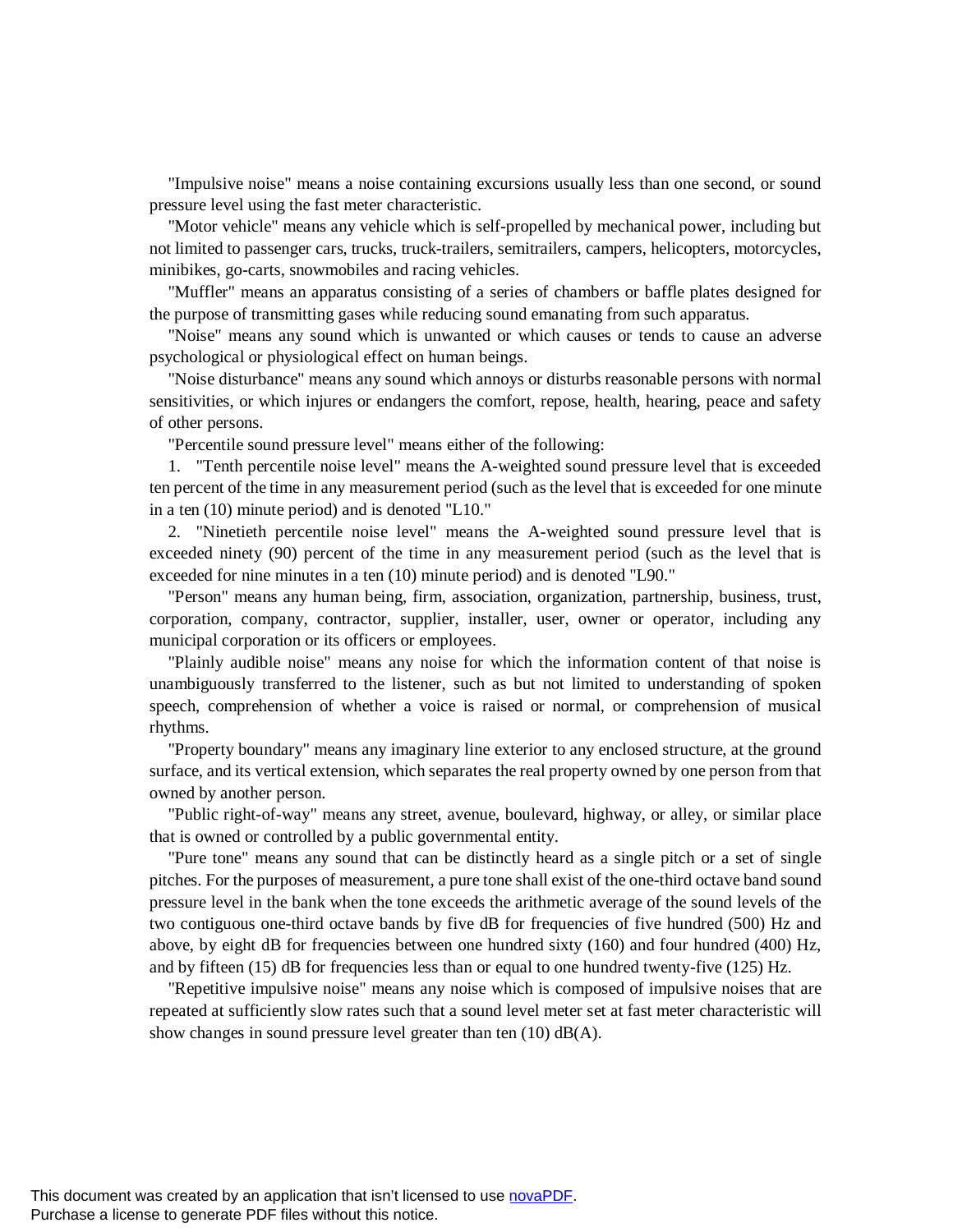"Sound" means a temporal and spatial oscillation in pressure or other physical quantity, in a medium with interval forces that causes compression and rarefaction of that medium, and which propagates at finite speed to distant points.

"Sound level meter" means an instrument, including a microphone, amplifier, RMS detector and integrator, time averager, output meter and/or visual display and weighting networks, that is sensitive to pressure fluctuations. The instrument reads sound pressure level when properly calibrated and is of type 2 or better as specified in American National Standards Institute publication S1.4-1971 or its successor publication.

"Sound pressure" means the instantaneous difference between the actual pressure and the average or barometric pressure at a given point in space due to sound.

"Sound pressure level" means twenty (20) times the logarithm to the base ten of the ratio of the RMS sound pressure to the reference pressure, which shall be twenty (20) micropascals, denoted LP or SPL.

"Stationary noise source" means any device, fixed or movable, which is located or used on property other than a public right-of-way.

"Steady noise" means a sound pressure level which remains essentially constant during the period of observation, i.e., does not vary more than six dB(A) when measured with the slow meter characteristic of a sound level meter.

"Use district" means those districts established by the city zoning ordinance. (Ord. 391 § 1, 2002: prior code § 5.0601)

#### **8.20.020 Noises prohibited.**

A. General Prohibitions. In addition to the specific prohibitions outlined in subsection B of this section and Sections 8.20.030 and 8.20.090 of this chapter, it is unlawful for any person to make, continue, or cause to be made or continued any noise disturbance within the limits of the city.

B. Specific Prohibitions. The following acts are declared be in violation of this chapter.

1. Horns and Signaling Devices. Sounding of any horn or signaling device on any truck, automobile, motorcycle, emergency vehicle or other vehicle on any street or public place within the county or any city therein except as a danger warning signal or the sounding of any such signaling device for an unnecessary and unreasonable period of time.

2. Radios, Television Sets, Musical Instruments and Similar Devices.

a. Using, operating or permitting the use or operation of any radio receiving set, musical instrument, televisions, phonograph, drum or other machine or device for the production or reproduction of sound, except as provided for in subsection (B)(3) of this section, in such a manner at to violate Section 8.20.030 or cause a noise disturbance;

b. The operating of any such device between the hours of ten p.m. and seven a.m. the following day in such a manner as to be plainly audible at the property boundary of the source or plainly audible at fifty (50) feet from such device when operated within a vehicle parked on a public right-of-way or plainly audible at one hundred (100) feet from such device when operated within a moving vehicle.

3. Public Loudspeakers. Using or operating a loudspeaker or sound amplifying equipment in a fixed or movable position or mounted upon any sound vehicle in or upon any street, alley,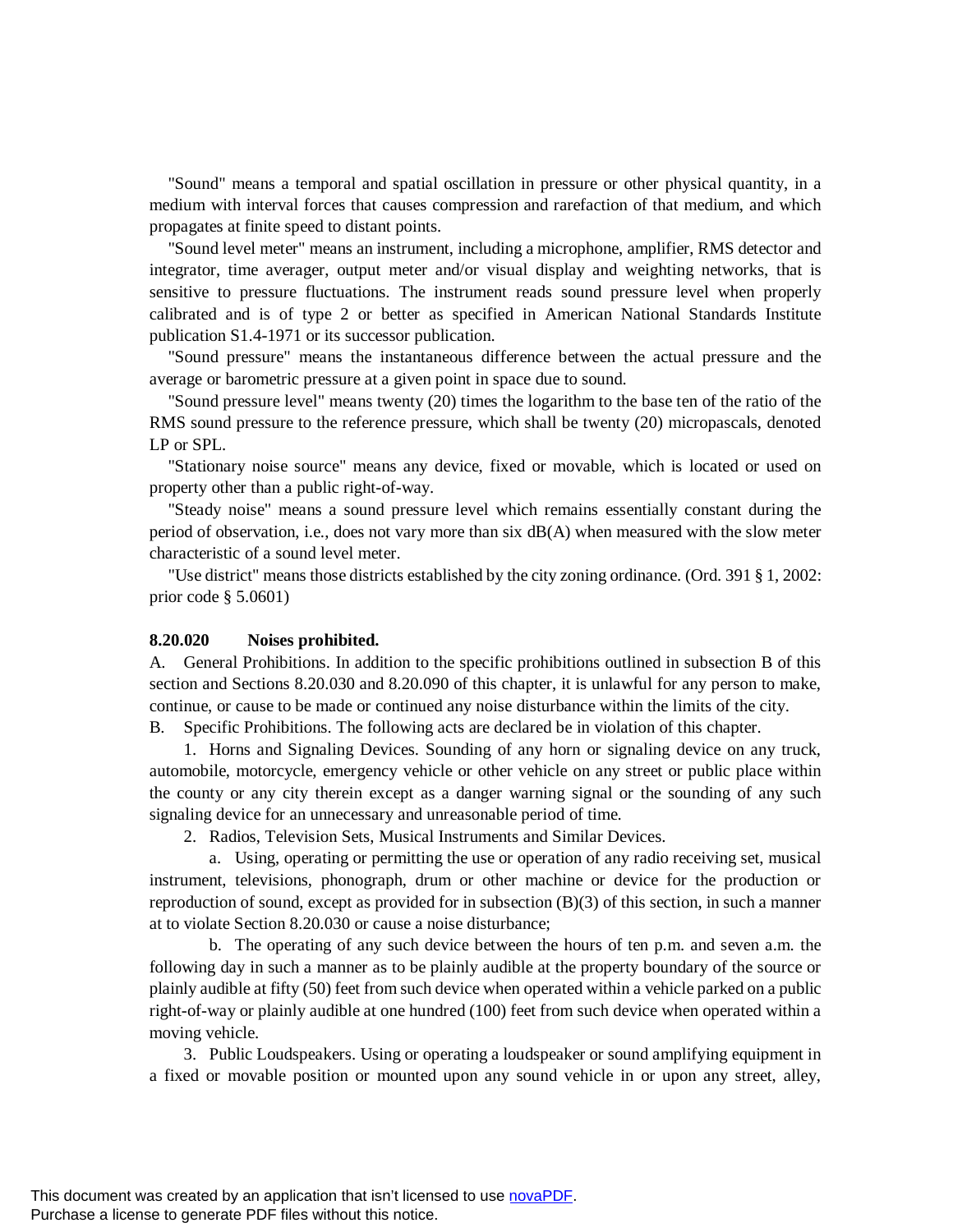sidewalk, park, place, or public property for the purpose of commercial advertising, giving instructions, directions, talks, addresses, lectures, or transmitting music to any persons or assemblages of persons in such a manner as to violate Section 8.20.030 or cause a noise disturbance unless a permit as provided by Section 8.20.060 is first obtained.

4. Hawkers and peddlers selling anything by outcry within any area of the city therein zoned primarily for residential uses in such a manner as to violate Section 8.20.030 or cause a noise disturbance. The provisions of this subsection shall not be construed to prohibit the selling by outcry of merchandise, food, and beverages at licensed sporting events, parades, fairs, circuses, and other similar licensed public entertainment events, or occasional sale of property by public auction.

5. Loading Operation. Loading, unloading, opening or otherwise handling boxes, crates, containers, garbage containers or other objects between the hours of ten p.m. and six a.m. the following day in such a manner as to violate Section 8.20.030 or cause a noise disturbance.

6. Construction Work. Operating, or causing to be used or operated, any equipment used in construction, repair, alteration or demolition work on buildings, structures, streets, alleys, or appurtenances thereto in:

a Residential or commercial land use districts between the hours of ten p.m. and six a.m. the following day;

b. Any land use districts where such operation exceeds the sound level limits for an industrial land use as set forth in Section 8.20.030.

7. Domestic Power Equipment. Operating or permitting to be operated any power equipment rated five horsepower or less used for home or building repair or grounds maintenance, including, but not limited to a power saw, sander, lawn mower, or garden equipment, in residential or commercial zones:

a. Outdoors between the hours of ten p.m. and six a.m. the following day;

b. Any such power equipment which emits a sound pressure level in excess of seventyfour (74) dB(A) measured at a distance of fifty (50) feet (fifteen (15) meters).

8. Commercial Power Equipment. Operating or permitting to be operated any power equipment, except construction equipment used for construction activities, rated more than five horsepower, including but not limited to chainsaws, pavement breakers, log chippers, or powered hand tools in:

a. Residential or commercial land use districts between the hours of ten p.m. and six a.m. the following day;

b. Any land use district if such equipment emits a sound pressure level in excess of eighty-two  $(82)$  dB(A) measured at a distance of fifty  $(50)$  feet (fifteen  $(15)$  meters).

9. Enclosed Places of Public Entertainment. Operating or permitting to be operated in any place of public entertainment any loudspeaker or other source of sound which produces, at a point that is normally occupied by a customer, maximum sound pressure levels of one hundred (100)  $dB(A)$  as read with the slow response on a sound level meter, unless a conspicuous and legible sign at least two hundred twenty-five (225) square inches in area is posted near each public entrance stating: "WARNING: SOUND LEVELS MAY CAUSE HEARING IMPAIRMENT." This subsection shall not be construed to allow the operation of any loudspeaker or other source of sound in such a manner as to violate Section 8.20.030 of this chapter.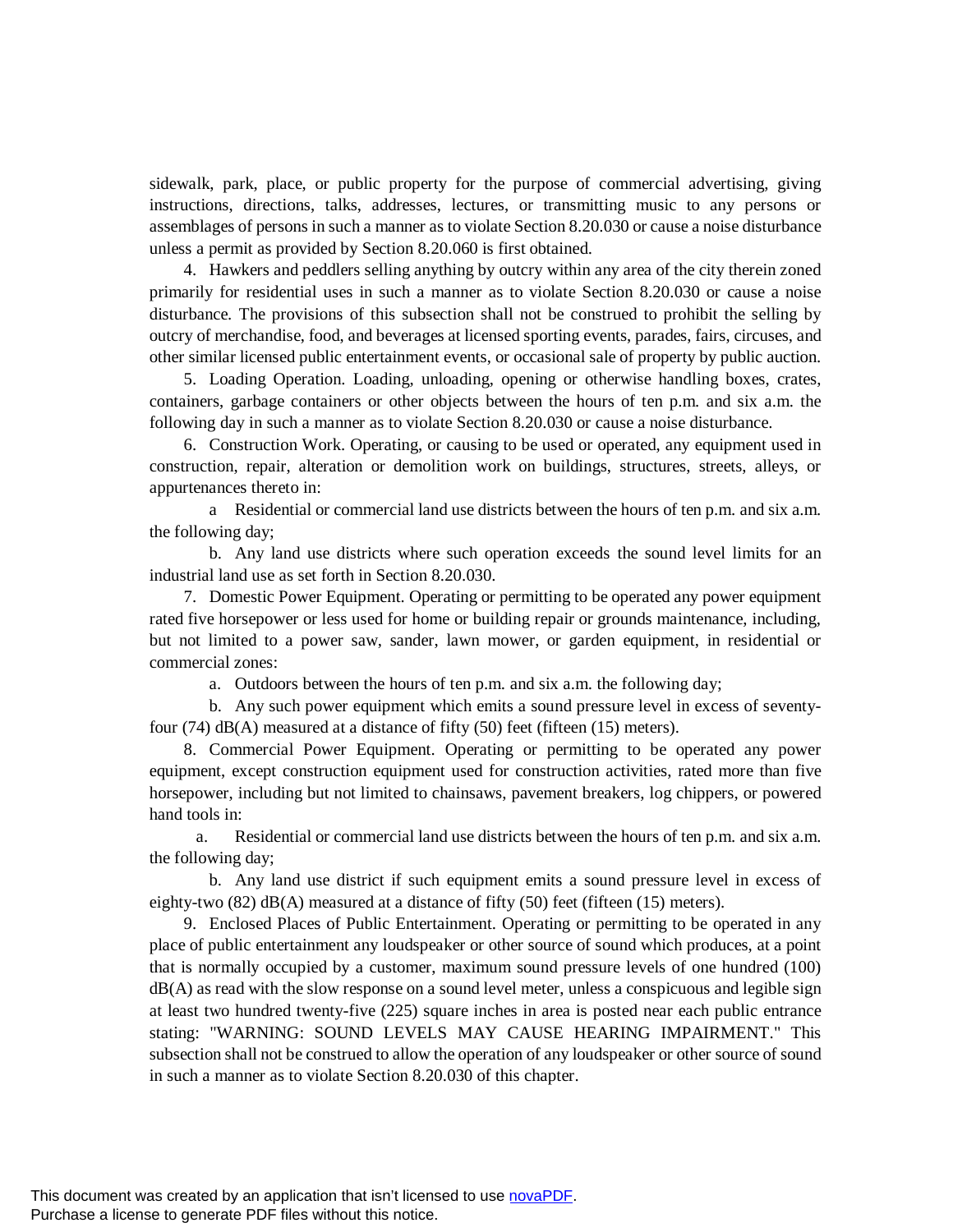10. Fireworks or Explosives. The use of explosives or fireworks, or the firing of guns or other explosive devices so as to be audible across a property boundary or on a public space or right-ofway, without first obtaining a permit as provided by Section 8.20.050 This subsection shall not be construed to permit conduct prohibited by other statutes, ordinances or regulations governing such activity.

11. Racing Events. Permitting any motor vehicle racing event at any place in such a manner as to violate Section 8.20.030 or cause a noise disturbance, without first obtaining a permit as provided by Section 8.20.050.

12. Powered Model Mechanical Devices. The flying of a model aircraft powered by internal combustion engines, whether tethered or not, or the firing or operating of model rocket vehicles or other similar noise-producing devices, between the hours of ten p.m. and six a.m. the following day; or in such a manner as to violate Section 8.20.030 or cause a noise disturbance.

13. Dynamic Braking Devices. Operating any motor vehicle with a dynamic braking device engaged except for the aversion of imminent danger.

14. Defect in Vehicle. Operating or permitting to be operated or used any truck, automobile motorcycle, or other motor vehicle which, by virtue of disrepair or manner of operation, violates Section 8.20.030 or causes a noise disturbance.

15. Refuse Compacting Vehicles. The operating or causing or permitting to be operated or used any refuse compacting vehicle which creates a sound pressure level in excess of seventy-four  $(74)$  dB(A) at fifty (50) feet (fifteen (15) meters) from the vehicle.

16. Standing Motor Vehicle. The operating or causing or permitting to be operated any motor vehicle or any auxiliary equipment attached thereto in such a manner as to violate Section 8.20.030 or cause a noise disturbance for a consecutive period longer than fifteen (15) minutes during which such vehicle is stationary in a residential zone.

17. Quiet Zones. Creating noise in excess of the residential standards as defined in Section 8.20.030 within the vicinity of any school, hospital, institution of learning, court, or other designated area where exceptional quiet is necessary, while the school, hospital, institution, court or other area is in use, provided conspicuous signs are displayed in the streets indicating that the place is a quiet zone.

18. Bells and Alarms. Sounding, operating or permitting to sound or operate an electronically amplified signal from any bell, chime or clock, including but not limited to bells, chimes or clocks in schools, house of religious worship or governmental buildings, which fails to meet the standards set forth in Section 8.20.030.

19. Fixed Sirens, Whistles and Horns. The sounding or causing the sounding of any whistle, horn or siren as a signal for commencing or suspending work, or for any other purpose except as a sound signal of imminent danger, in such a manner as to violate Section 8.20.030 or cause a noise disturbance.

20. Recreational Vehicles and Snowmobiles. Operating a recreational vehicle or snowmobile in a manner that violates Section 8.20.030 or causes a noise disturbance. (Ord. 391 § 2, 2002: prior code § 5.0602)

#### **8.20.030 Use district noise levels.**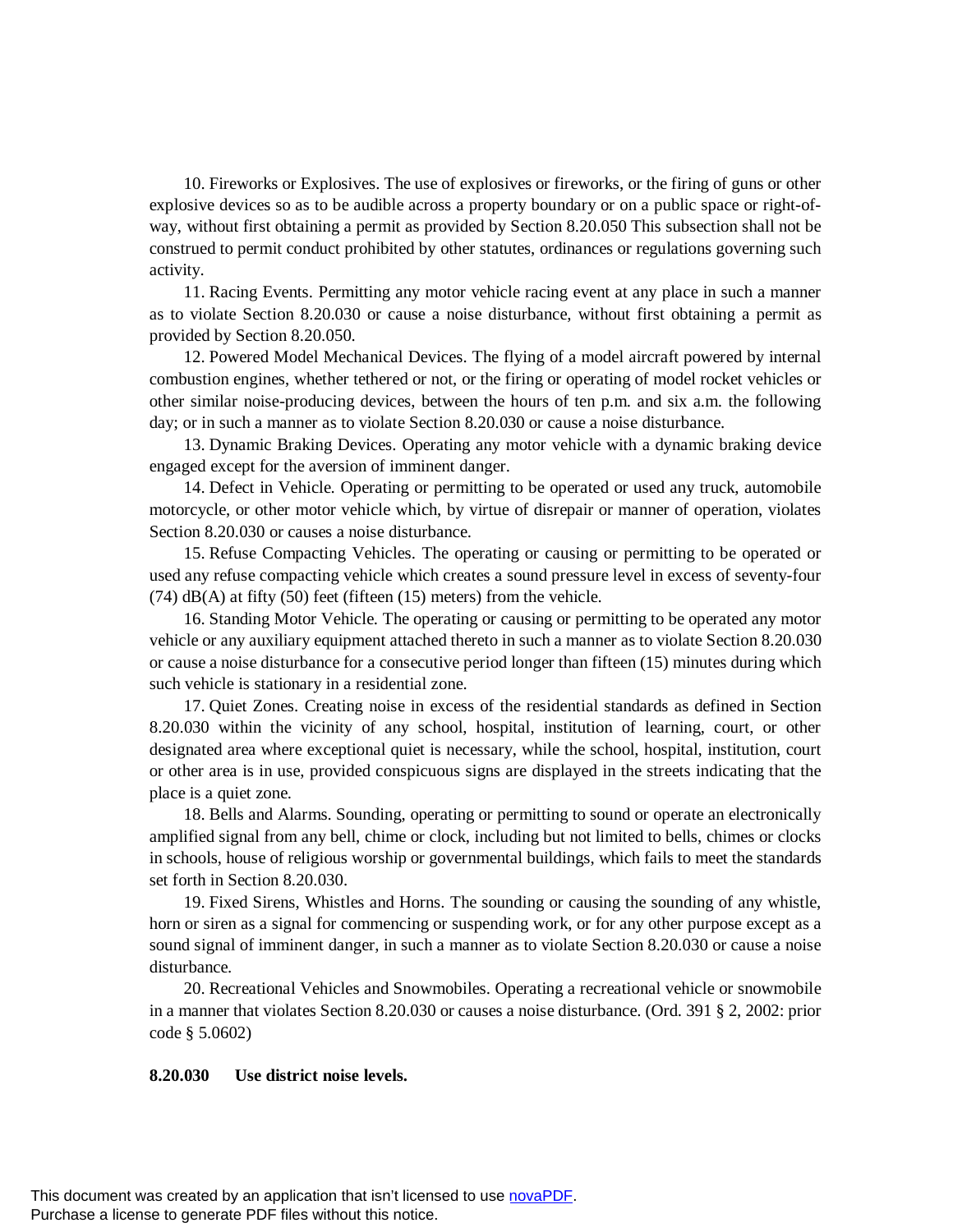A. Maximum Permissible Sound Levels. It is unlawful for any person to operate or permit to be operated an stationary source of sound in such a manner as to create a ninetieth percentile sound pressure level (L90) of any measurement period (which shall not be less than ten (10) minutes unless otherwise provided in this chapter) which exceeds the limits set forth for the following receiving land use districts when measured at the boundary or at any point within the property affected by the noise:

| Use District           | 11:00 p.m.-6:00 a.m. 6:00 a.m.-11:00 p.m. |
|------------------------|-------------------------------------------|
| Residential            | $50 \text{ dB}(A) - 55 \text{ dB}(A)$     |
| Commercial             | 55 $dB(A)$ - 60 $dB(A)$                   |
| Industrial-agriculture | $75 \text{ dB}(A) - 80 \text{ dB}(A)$     |

When a noise source can be identified and its noise measured in more than one land use category, the limits of the most restrictive use shall apply at the boundaries between different land use categories.

B. Correction for Duration of Sound.

1. It shall be a violation of this chapter for any person to operate, or permit to be operated, any stationary source of sound within any land use district which creates a tenth percentile sound pressure level (Ll0) of fifteen (15) dB(A) greater than the levels set forth for the receiving land use districts in subsection A of this section for any measurement period. Such period shall not be less than ten (10) minutes.

2. Notwithstanding subsection  $(B)(1)$  of this section, it is unlawful for any person to operate or permit to be operated any stationary source of sound within any land use district which creates a tenth percentile sound pressure level  $(L10)$  greater than fifteen  $(15)$  dB(A) above the ambient sound pressure level (L90) of any measurement period. Such period shall not be less than ten (10) minutes.

C. Correction for Character of Sound.

1. For any stationary source of sound which emits a pure tone, cyclically varying sound or repetitive impulsive sound, the limits set forth in subsection A of this section shall be reduced by five  $dB(A)$ .

2. Notwithstanding compliance with subsection  $(C)(1)$  of this section, it is unlawful for any person to operate or permit to be operated any stationary source of sound that emits a pure tone, cyclically varying or repetitive impulsive sound that creates a noise disturbance. (Ord. 391 § 3, 2002: prior code § 5.0603)

### **8.20.040 Sound level measurement.**

The following uses and activities shall be exempt from noise level regulations:

A. Noise of safety signals, warning devi s and emergency pressure relief valves;

B. Noise resulting from any authorized emergency vehicle when responding to an emergency call or acting in time of emergency;

C. Noise resulting from emergency work;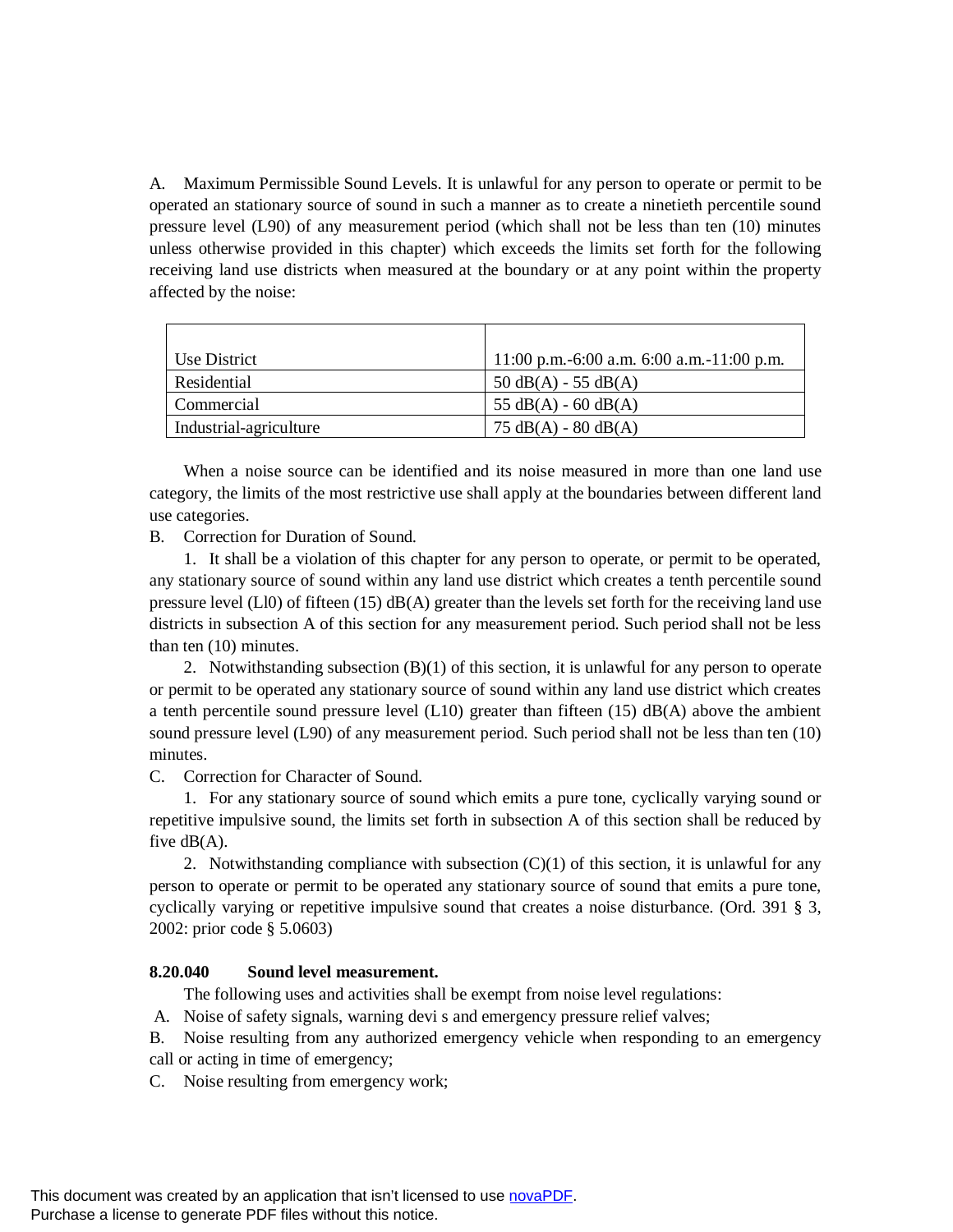D. Noise resulting from lawful fireworks and noisemakers used for celebration of an official holiday;

E. Any noise resulting from activities of temporary duration permitted by law for which a license or permit has been approved by the director of the health department in accordance with Section 8.20.050. (Ord. 391 § 4, 2002: prior code § 5.0604)

# **8.20.050 Permit.**

A. Applications for a permit for relief from the noise restrictions in this chapter on the basis of undue hardship may be made to the health department. Any permit granted by the director of the health department or his or her authorized representative shall contain all conditions upon which the permit has been granted, including but not limited to the effective dates, any time of day, location, sound pressure level, or equipment limitation. The relief requested may be granted upon good and sufficient showing that:

1. Additional time is necessary for the applicant to alter or modify his or her activity or operation to comply with this chapter; or

2. The activity, operation, or noise source will be of temporary duration and cannot be done in a manner that would comply with this chapter; and

3. No reasonable alternative is available to the applicant.

B. The city may prescribe any reasonable conditions or requirements deemed necessary to minimize adverse effects upon a community or the surrounding neighborhood. (Ord. 391 § 5, 2002: prior code § 5.0605)

# **8.20.060 Motor vehicle noise.**

A. No person shall drive or move or cause or knowingly permit to be driven or moved a motor vehicle or combination of vehicles at any time in such a manner as to exceed the following noise limits for the category of motor vehicle shown.

Noise shall be measured at a distance of at least twenty-five (25) feet (7.5 meters) from the near side of the nearest lane being monitored and at a height of at least four feet (1.2 meters) above the immediate surrounding surface.

|                                                   | Speed Limit less |                  |  |
|---------------------------------------------------|------------------|------------------|--|
|                                                   | than or equal to | Speed Limit over |  |
|                                                   | $40$ mph         | $40$ mph         |  |
| Motor vehicles with a manufacturers gross vehicle |                  |                  |  |
| weight rating (GVWR) or gross combination weight  |                  |                  |  |
| rating (GCWR) of 10,000 pounds or more, or any    |                  |                  |  |
| combination of vehicles towed by such motor       |                  |                  |  |
| vehicle.                                          | 90               | 94               |  |
| Any other motor vehicle or any combination of     |                  |                  |  |
| vehicles towed by any motor vehicle.              | 80               | 84               |  |

# **Sound Pressure Level dB(A)**